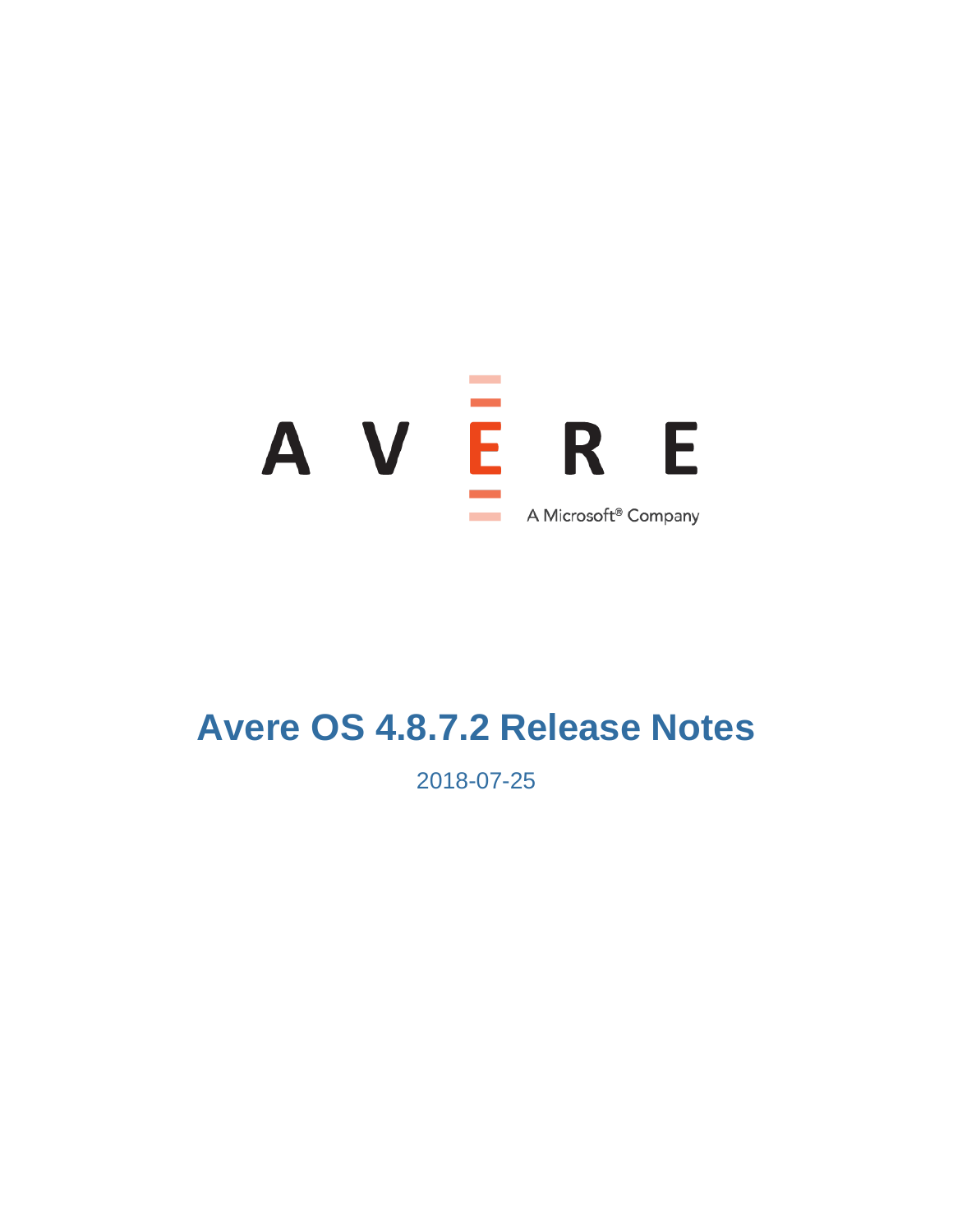### **Table of Contents**

[New in Avere OS 4.8.7.2](#page-2-0) [Resolved Issues](#page-2-1) [Filesystem](#page-2-2) [New in Avere OS 4.8.7.1](#page-3-0) [Previous Avere OS Updates](#page-5-0) Contact Support - [Avere Global Services](#page-5-1)

### **Copyright Information**

Copyright © 2018 Avere Systems, Inc. All rights reserved. Specifications subject to change without notice.

No part of this document covered by copyright may be reproduced in any form or by any means – graphic, electronic, or mechanical, including photocopying, recording, taping, or storage in an electronic retrieval system – without prior written permission of the copyright owner.

The product described in this document may be protected by one or more U.S. patents, foreign patents, or pending applications.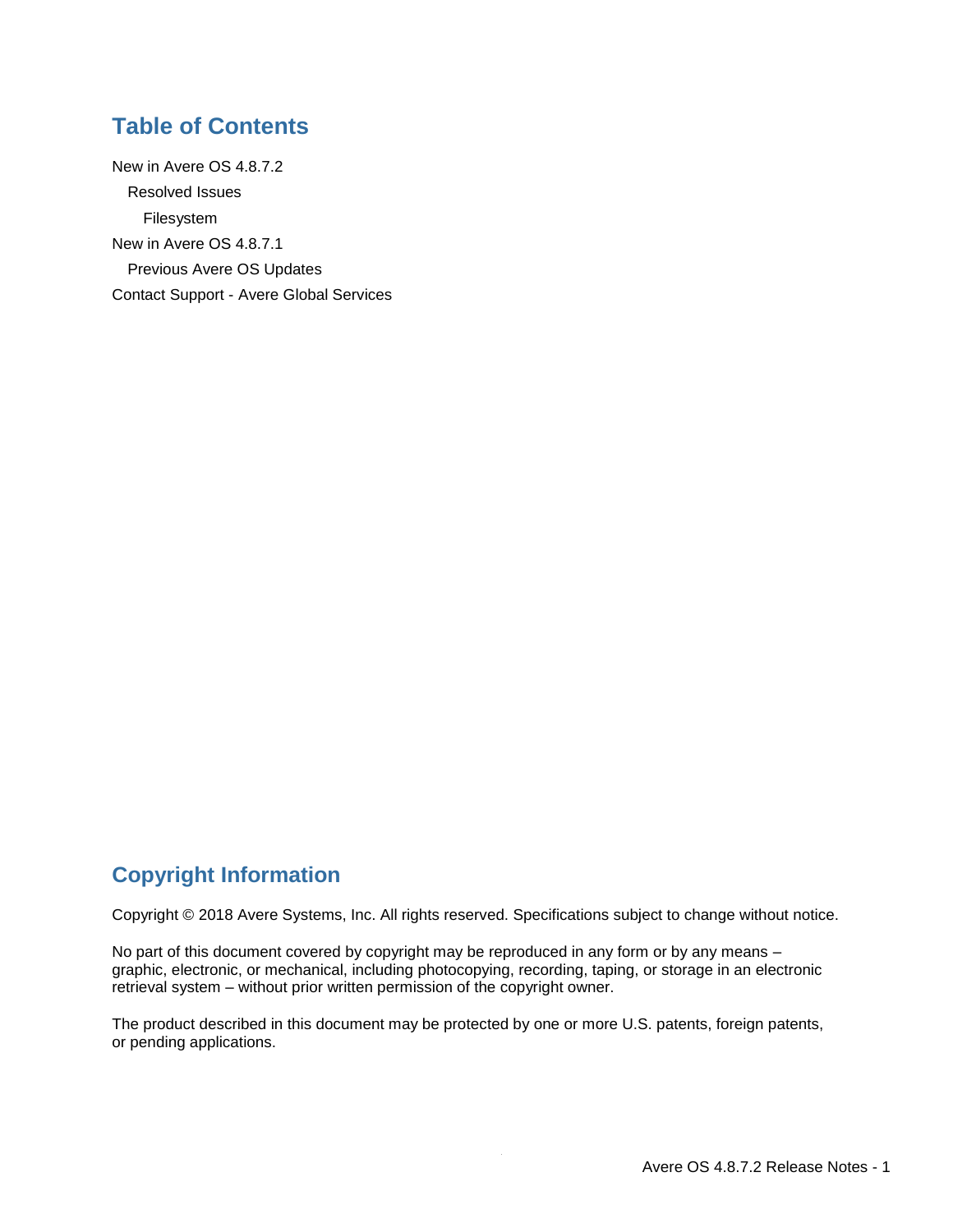# <span id="page-2-0"></span>**New in Avere OS 4.8.7.2**

## <span id="page-2-1"></span>**Resolved Issues**

#### <span id="page-2-2"></span>**Filesystem**

- 23895 This resolves an issue where client calls to fetch SMB ACLs were causing recursive forwarding between FXT nodes due to an internal file-operation-routing loop.
- 24506 Resolved an issue where client read-ahead requests would be received out of order and the FXT read calls were not being sent to the core filer.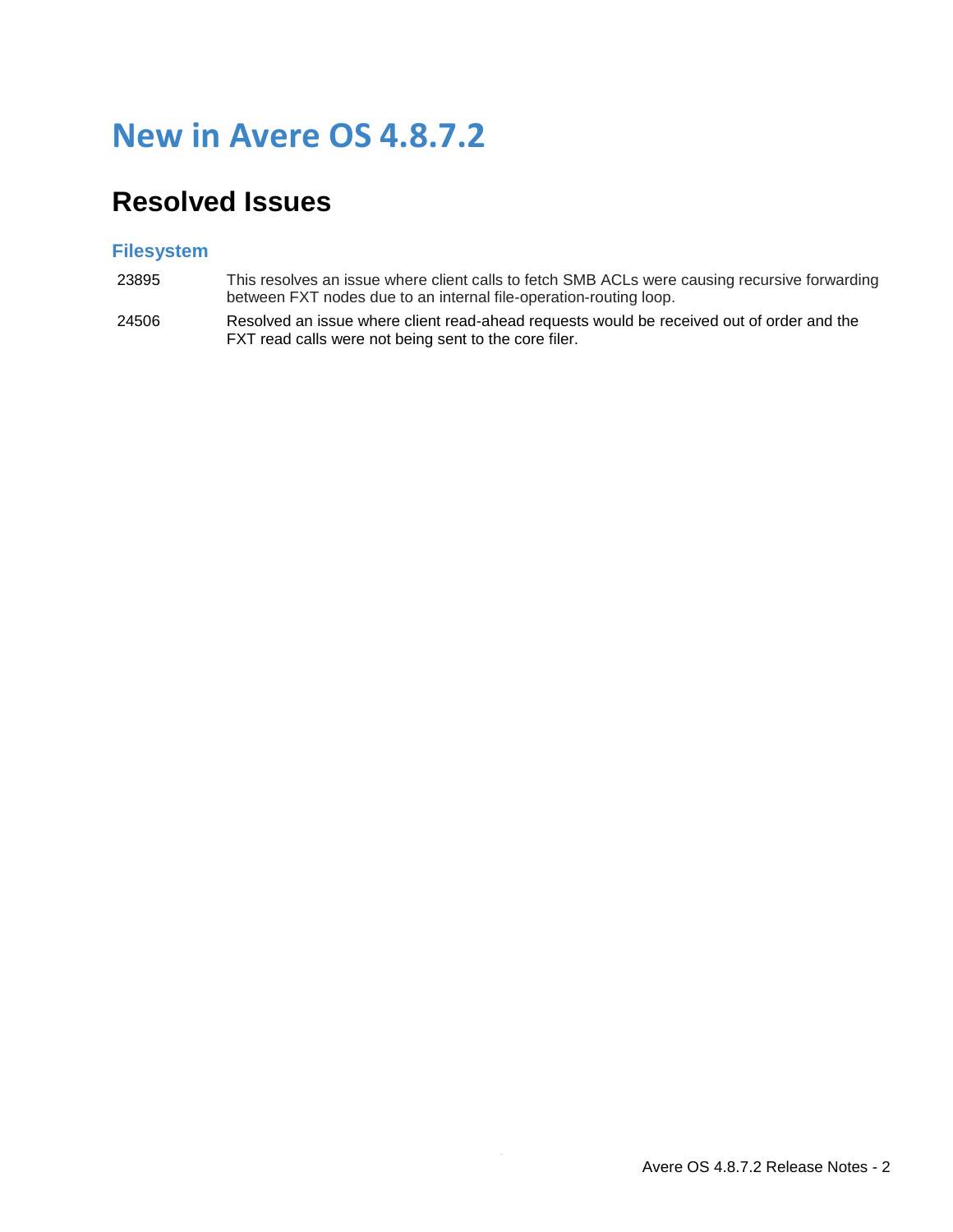# <span id="page-3-0"></span>**New in Avere OS 4.8.7.1**

### **New Features and Enhancements**

#### **Dashboard Throughput Chart Shows 30 Minutes by Default**

The default period setting for the statistics chart on the Avere Control Panel Dashboard has been changed from five minutes to thirty minutes. If you have not customized the time period, the Dashboard graph will show cluster throughput over the most recent 30 minutes. Also, the "Cluster Wide" option to show comparison data on the chart been removed.

### **Resolved Issues**

#### **Cloud Object Store**

- 25673 Updated logic in a check for ensuring metadata quality before this change, the metadata check could return incorrect values if a file create attempt was made on an existing file.
- 25688 Improved cold read performance for small files on a cloud core filer.
- 25708 Updated the system that deletes old snapshots to properly handle a snapshot that has been deleted from a subset of the cluster's nodes.
- 25759 Fixed a database compatibility issue that could cause a problem while upgrading from Avere OS version 4.6 or earlier to version 4.8.
- 25823 Added resource usage bounds to prevent a deadlock when removing large files. Before this fix, it was possible for the system to stop responding under heavy remove loads, requiring a restart.
- 25932 Fixed a system restart that sometimes occurred when new directory entries were added to a very large directory.

#### **Filesystem**

| 25451 | Restricted the wait time during shutdown while waiting for transactions to flush from the system.<br>If transactions have not cleared in a reasonable amount of time (currently five minutes), the<br>system now forcefully restarts and records debugging information in case it is needed. |
|-------|----------------------------------------------------------------------------------------------------------------------------------------------------------------------------------------------------------------------------------------------------------------------------------------------|
| 25499 | Corrected the method for repopulating a migrated subdirectory in the filesystem. This change<br>prevents the use of a stale junction after a data migration and junction refresh.                                                                                                            |
| 25702 | This change ensures that any items placed on the "out of sync" list during a FlashMove or<br>FlashMirror job are correctly recorded on both the primary node and the mirror node.                                                                                                            |
| 25842 | Fixed a bug that could cause problems flushing metadata when the associated directory is<br>marked to be checked due to possible inconsistency.                                                                                                                                              |
| 25880 | Improved cloud read-ahead efficiency when non-default manual settings are used for<br>aggressive read-ahead ("rollingRAworkers" setting) or cloud first segment ("firstSegmentBytes"<br>setting).                                                                                            |
| 25924 | Replaced the process used to repair inconsistencies in the cloud object version database.<br>Before this change, minor inconsistencies could cause a reboot loop because the repair<br>process failed.                                                                                       |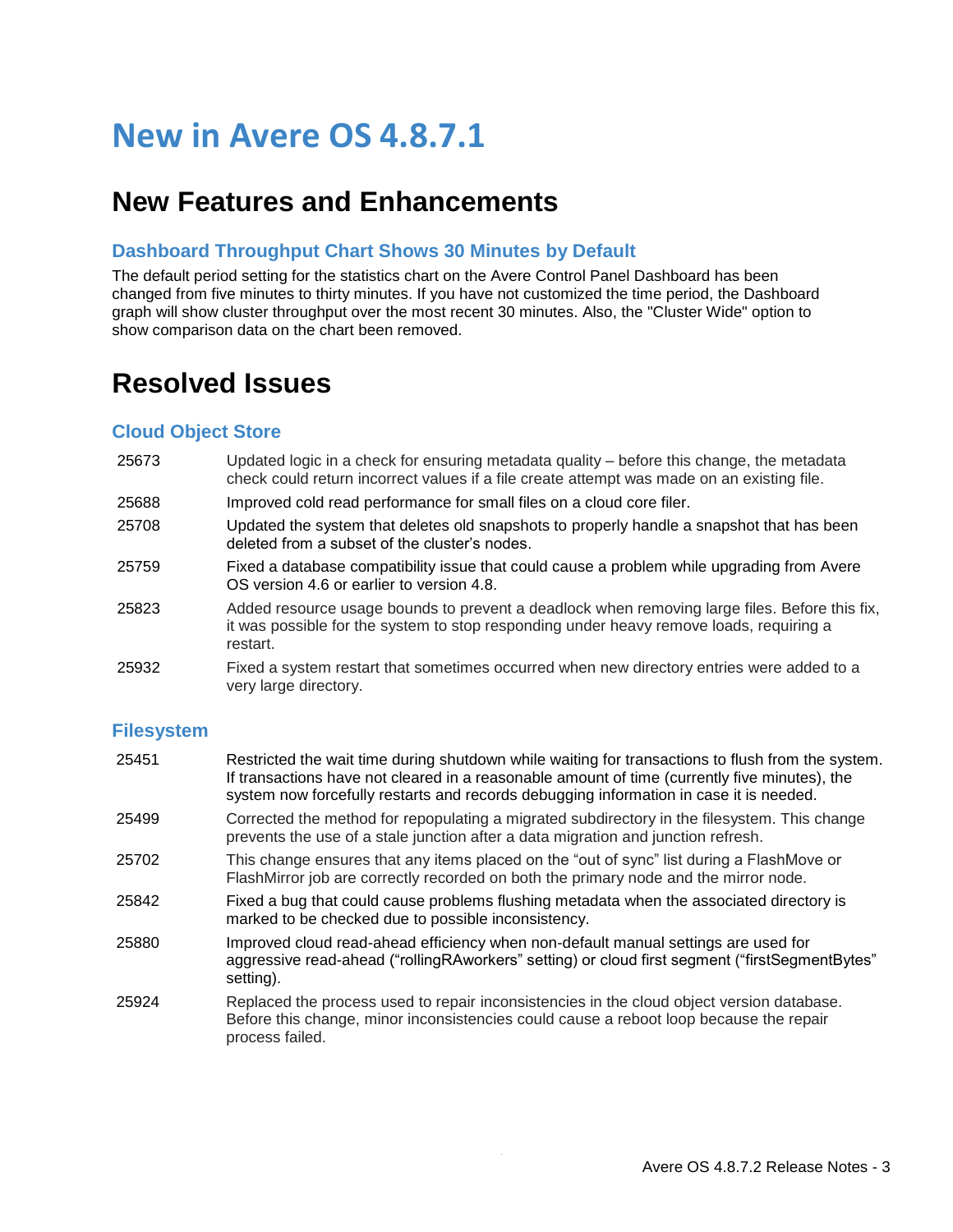#### **General**

- 25521 Replaced a missing label on the snapshot policy selector in the Avere Control Panel Core Filer Details page.
- 25569 Fixed a syntax error related to custom settings and support uploads.

#### **Management**

25697 Changed code to prevent excessive logging of recoverable errors for internal management protocols.

#### **NFS**

23167 This change allows NFS client access to cloud filesystems containing SMB ACLs in the case where the files and directories contain only Windows SID identity (and not POSIX UID/GID identity).

> This situation typically occurs when files and directories are created by SMB clients and RFC2307 attributes are not available at create time.

Windows-only SID identity is persisted in the following cases:

- A file or directory is created and the user creating the object does not have a POSIX UID assigned.
- A file or directory is created and the primary group of the user creating the object does not have a POSIX GID assigned.
- A file or directory Access Control List (ACL) is set and an ACE (Access Control Entry) contains a SID that does not have a POSIX UID or GID assigned.
- A file or directory is created and an inherited ACE from the parent directory does not have a POSIX UID or GID assigned.

This new behavior is enabled by default for clusters created using Avere OS 4.8.7.1 or later. Preexisting clusters can enable the behavior by using a custom setting. Contact Avere Global Services for assistance.

AD nested group membership is not evaluated for NFS client access. See 25632 below.

#### **SMB/CIFS**

- 24797 This change prevents a filesystem service restart and associated core file when SMB/CIFS ACL subdirectory junctions are created or modified and the target does not already exist.
- 25632 This change enables AD nested group membership evaluation for NFS clients when enabled for cloud CIFS ACL junctions. It also permits AD nested group membership evaluation for POSIX mode bit junctions when the "extended groups" feature is enabled.
- 25731 This update addresses a defect where SMB previous versions of files or directories are reported with invalid timestamps. The defect is most easily observed when a client has a longlived SMB TCP connection to the Avere cluster while new snapshots are generated.

A potential workaround exists for builds without this change, but it cannot be used in all types of core filers:

- The workaround applies to Avere cloud core filers and NetApp core filers.
- The workaround does not apply to Isilon or Oracle ZFS core filers.

The workaround involves a custom setting. Contact Avere Global Services for assistance applying the setting.